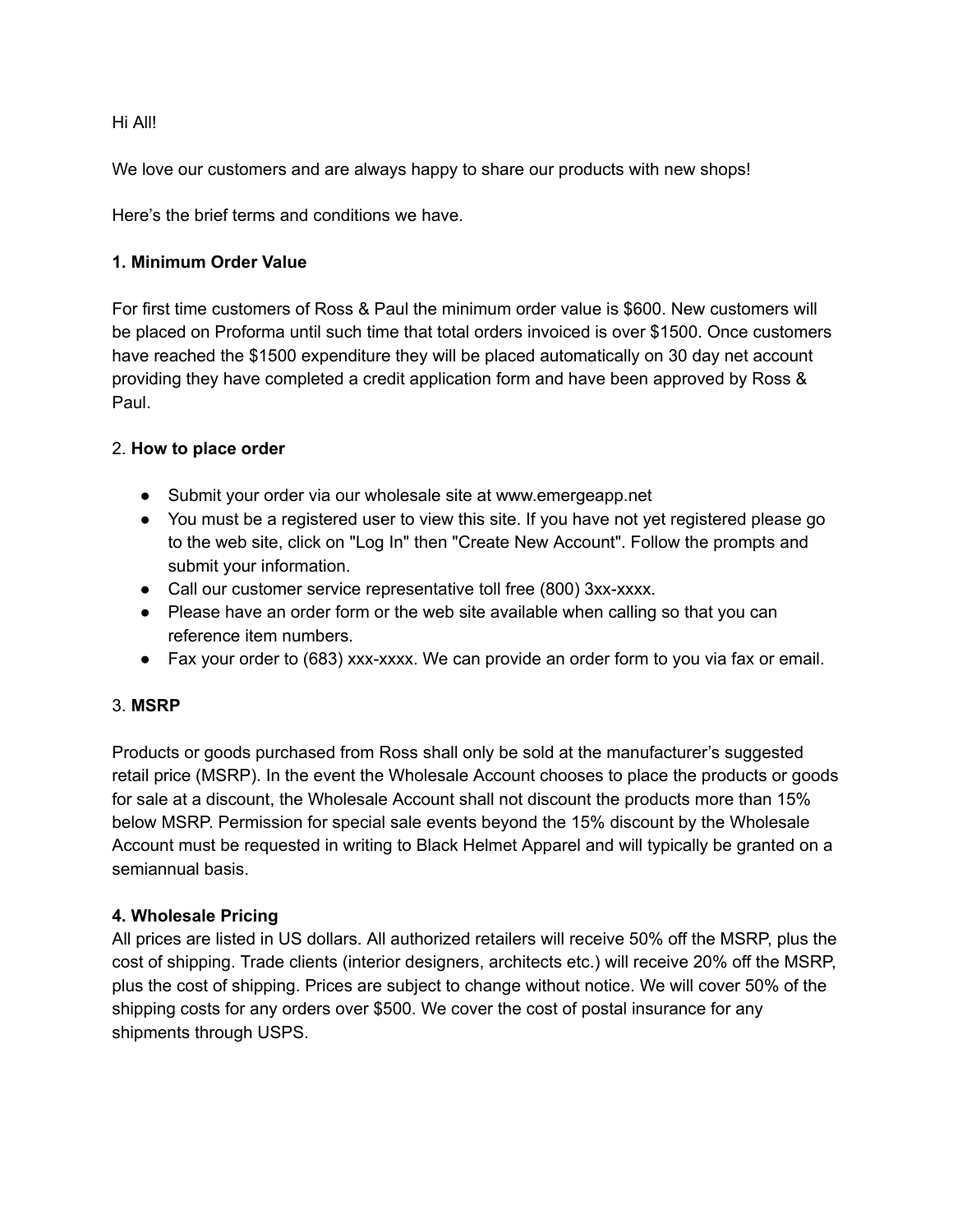## 5. Returns

Returns must be made in writing directly to Head Office within 7 days of delivery date quoting invoice number and reasons. No returns are acceptable without Ross & Lily prior approval and delivery instructions for transport. Shipping will be charged.

For any goods returned as 'unsuitable' there is a re-stocking charge of 15% plus shipping chargeable to customer

Please email us with details of the product prior to returning it.

## 6. Payments

Ross and Lily accept credit card (MasterCard, Visa, Discover, and American Express) and EFT payments.

All credit card payments currently do not incur a merchant fee.

If paying via EFT, please fax to 073xxx xxxx or email us through remittance advice as proof of payment.

## 7. Net 30 Terms

You may also apply for credit terms with us by filling out an application form with at least three credit references. You may also get a credit application by request via our Contact Us page or by calling toll free (800) xxx-xxxx after a minimum transaction of \$10,000

Checks returned due to insufficient funds could be considered fraud and subject the check writer to prosecution and fines. However, we understand that usually there is no criminal intent and in these circumstances we will only charge the customer a reimbursement for bank fees and other incurred costs.

## 8. Shipping

Shipping is not included in the cost of goods. On all orders freight will be charged on each invoice at a rate of 7% per invoice total, a minimum charge of \$25.00 will apply. Orders over \$1500 are FIS

#### 9. Damages and Defects

Please inspect all shipments immediately upon arrival. Please contact Ross & Paul at info@wholesalesite.com within 5 days of receipt of damaged or defective shipments. Returned merchandise will be replaced with new merchandise. Returned merchandise will not be accepted if it is held for more than 15 days after receipt.

#### 10. Delivery Window